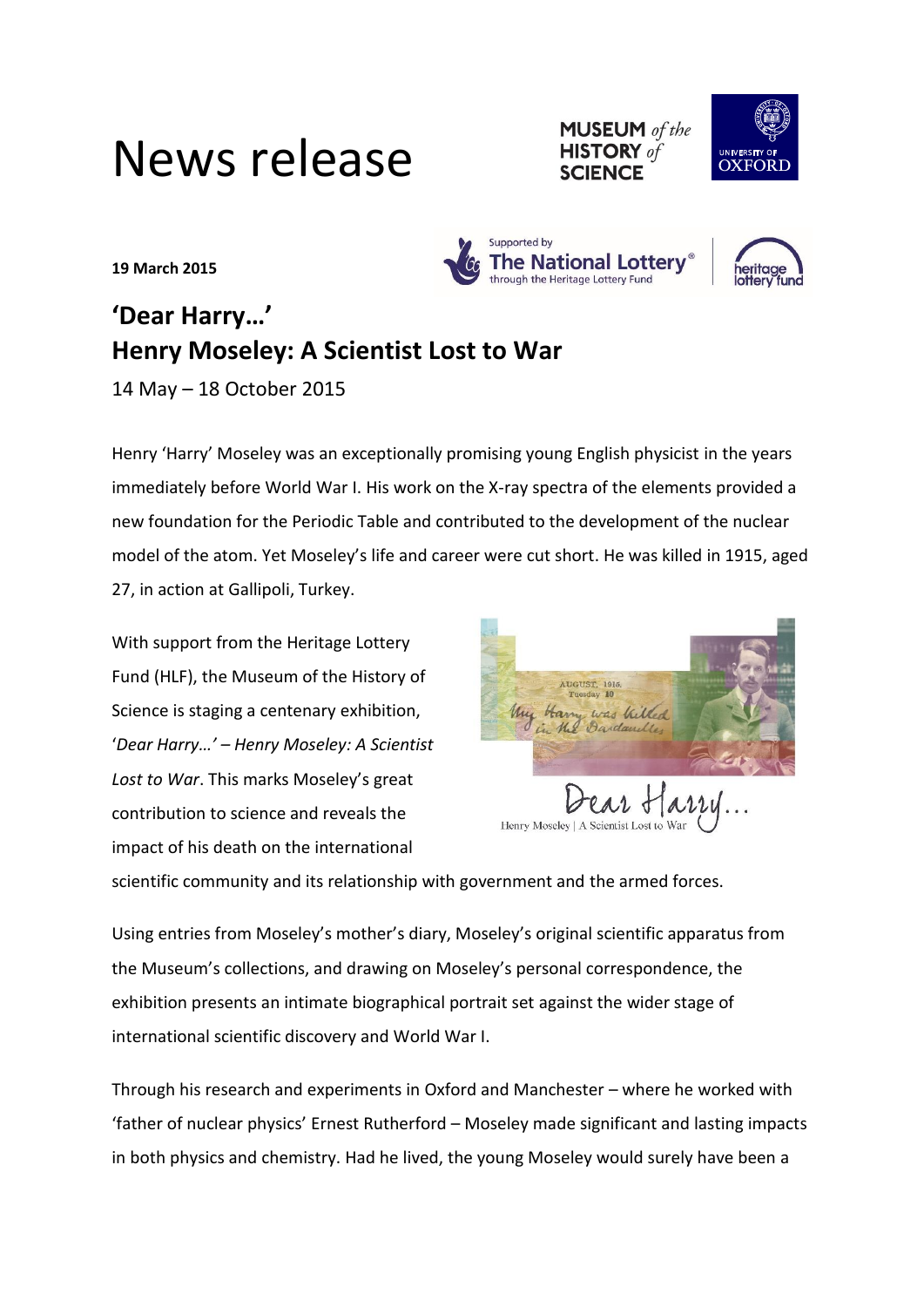



prime candidate for one of the 1916 Nobel Prizes. Instead, as Isaac Asimov wrote, "in view of what [Moseley] might still have accomplished ... his death might well have been the most costly single death of the War to mankind generally."

The international scientific community was fleetingly re-united in its condemnation of the loss of such a scientific talent, and Moseley's death led to wider changes in the way that science, scientific research, and scientists were used in war.

Thanks to the HLF's Our Heritage grant award, the '*Dear Harry…*' project will conserve apparatus and archives in the Museum's collections, permit a subsequent permanent redisplay of this important material, and deliver a broad programme of public events, education work, and digital resources. The funding has also allowed the Museum to partner with the Royal Engineers Museum, Library and Archive, the Royal Signals Museum, the Department of Physics at the University of Oxford, and Trinity College, Oxford, where Moseley studied. Rarely-seen artefacts from each of these collections will be featured in the exhibition.

*'Dear Harry…'* has been timed to allow many of the key dates in Moseley's preparations for Gallipoli, and ultimately his death in August 1915, to be presented exactly 100 years later. A 'live blog', both online and in-gallery, will pick out this centenary anniversary using extracts from archive material to present the events and thoughts of Moseley 100 years to the day. *'Dear Harry…'* tells the moving and personal story of the life and legacy of Henry 'Harry' Moseley – son, scientist, and soldier.

**Press view: Tuesday 12 May 2015, 10.30am at the Museum of the History of Science** To attend please contact Scott Billings at [scott.billings@mhs.ox.ac.uk.](mailto:scott.billings@mhs.ox.ac.uk)

**[www.mhs.ox.ac.uk/moseley](http://www.mhs.ox.ac.uk/moseley)**

**For further information and images contact:**

Scott Billings Public engagement officer Museum of the History of Science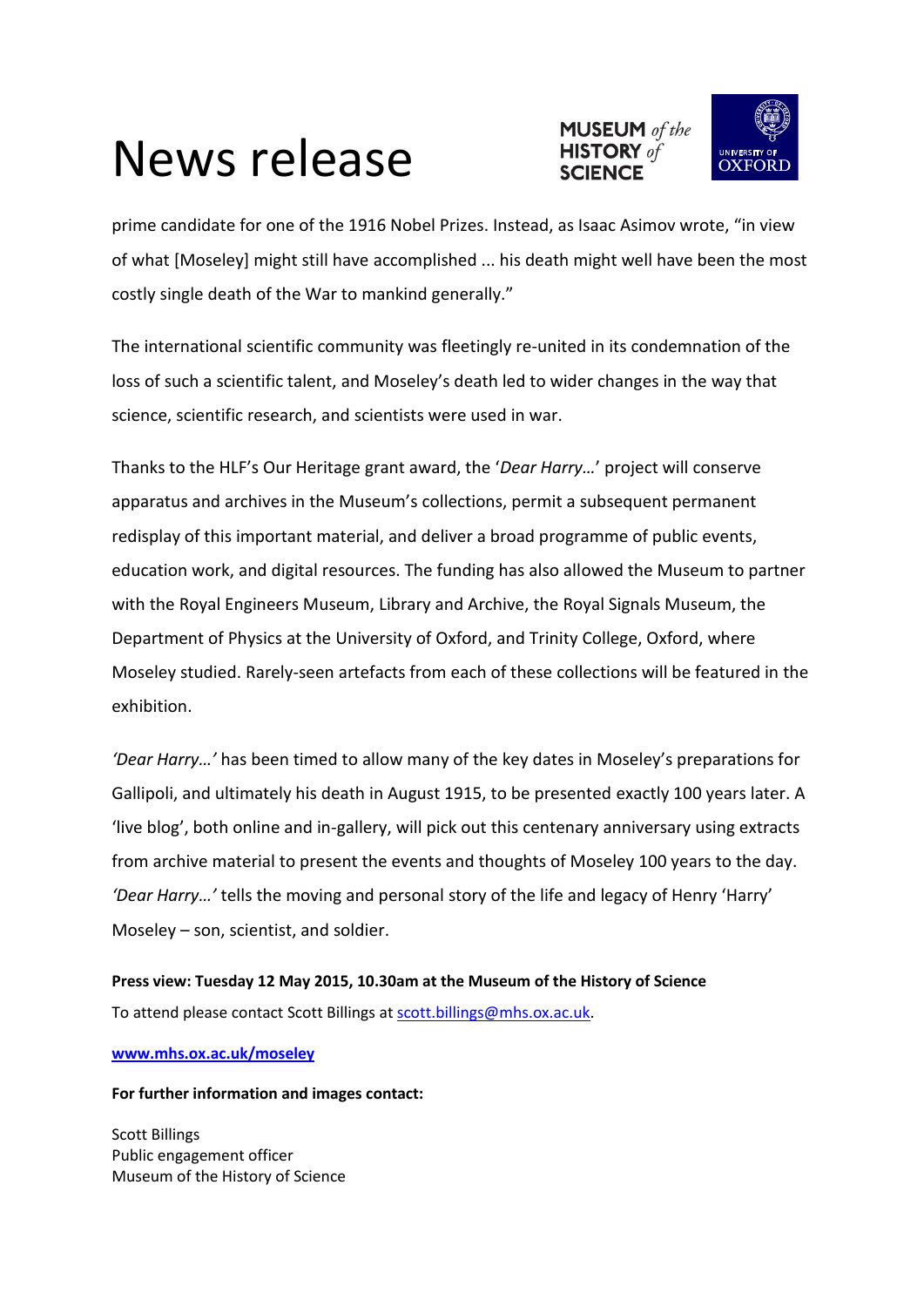**MUSEUM** of the **HISTORY** of **SCIENCE** 



Broad Street Oxford, OX1 3AZ 01865 287406 [scott.billings@mhs.ox.ac.uk](mailto:scott.billings@mhs.ox.ac.uk)

High resolution image also available for download at [www.mhs.ox.ac.uk/moseley/press.](http://www.mhs.ox.ac.uk/moseley/press)





\*

#### **Notes to Editors**

#### **About the Museum of the History of Science**

MHS houses an unrivalled collection of early scientific instruments in the world's oldest surviving purpose-built museum building, the Old Ashmolean on Broad Street, Oxford. It is a department of the University of Oxford and an active public museum, offering a programme of special exhibitions, family-friendly events, gallery tours, table talks and much more, along with taught sessions for schools.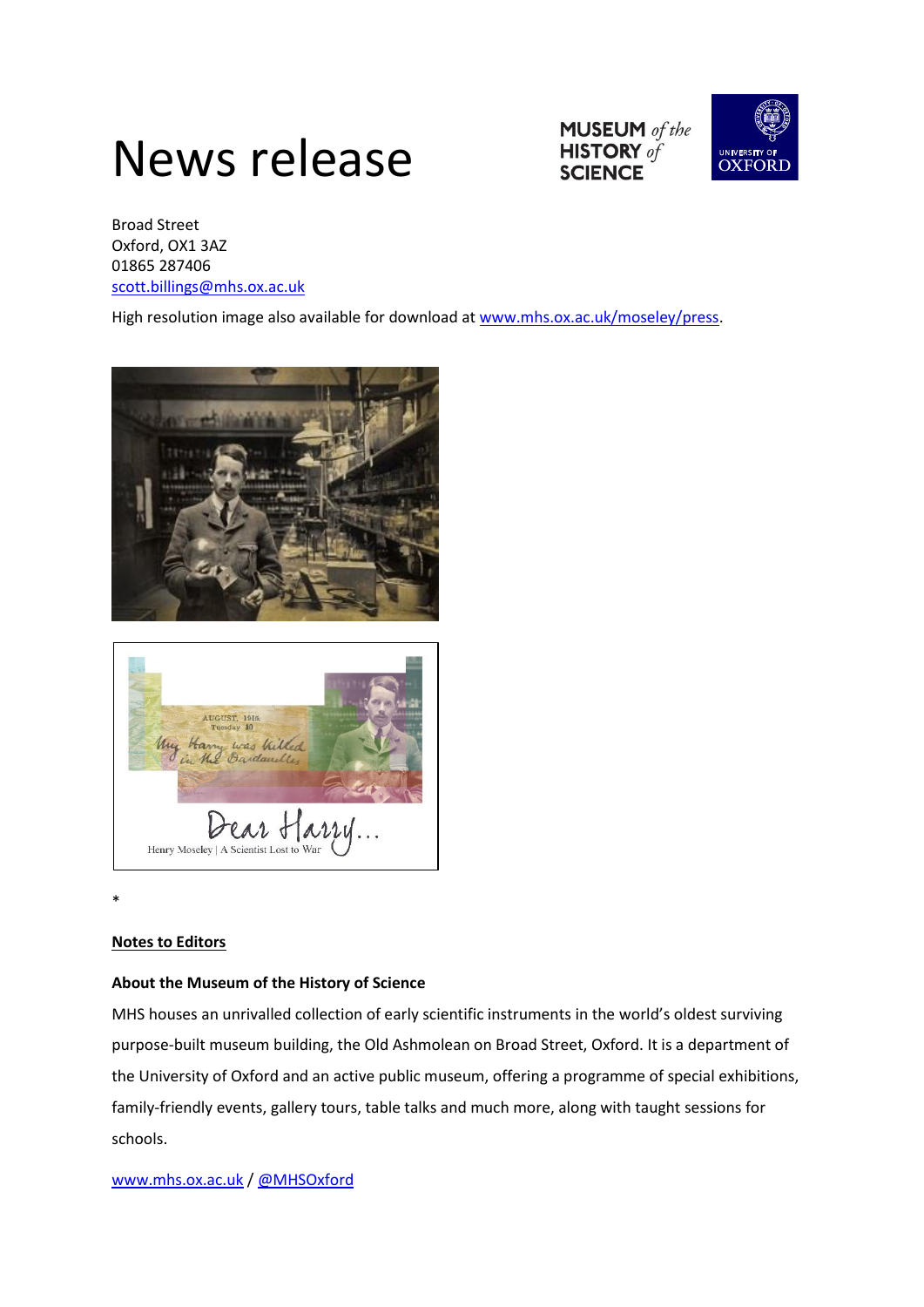



#### **About the Royal Engineers Museum, Library and Archive**

The Royal Engineers Museum is Kent's largest military museum, and holds it's only Designated Collection of historical and international importance. The many galleries tell the story of Britain's military engineers from the Roman period to the modern Corps of Royal Engineers. The millions of items in its collection tell a sweeping epic of courage, creativity and innovation and the stories of individuals of great renown (General Gordon, Lord Kitchener, John Chard VC) and the average Sapper who has helped the British Army move, fight and survive for over 200 years.

#### [www.re-museum.co.uk](http://www.re-museum.co.uk/) / [@REMuseum](twitter.com/remuseum)

#### **About the Royal Signals Museum**

The Royal Signals Museum is a military museum based at Blandford Camp just outside the town of Blandford Forum, Dorset. It tells the fascinating history of the Royal Corps of Signals, the development of Communications Technology and highlights the achievements of its soldiers through a series of displays and interactive exhibitions. These displays illustrate the wide ranging role of the Corps which includes Communications, Interception and Electronic Warfare and Codes & Code Breaking from Crimea to current operations.

#### [royalsignalsmuseum.co.uk](http://royalsignalsmuseum.co.uk/) / [@SignalsMuseum](twitter.com/signalsmuseum)

#### **About the Department of Physics, University of Oxford**

The Physics Department at the University of Oxford is one of the largest physics departments in the world, conducting ground breaking research spanning science from the cosmos through the Earth's climate and the amazing properties of quantum systems to the smallest particles.

#### [www.physics.ox.ac.uk](http://www.physics.ox.ac.uk/) / [@OxfordPhysics](twitter.com/oxfordphysics)

#### **About Trinity College, Oxford**

Trinity College was founded in 1555. Its original purpose was the training of Catholic priests, while two of the 12 fellows were charged with teaching up to 32 undergraduate scholars and commoners. Today the college thrives as a centre of academic excellence, and the Trinity community comprises 50 fellows (tutorial, professorial and research), and some 300 undergraduates and 100 postgraduate students. The college opened its first science facility (a mechanics workshop) in 1885. [www.trinity.ox.ac.uk](http://www.trinity.ox.ac.uk/) / [@TrinityOxford](twitter.com/trinityoxford)